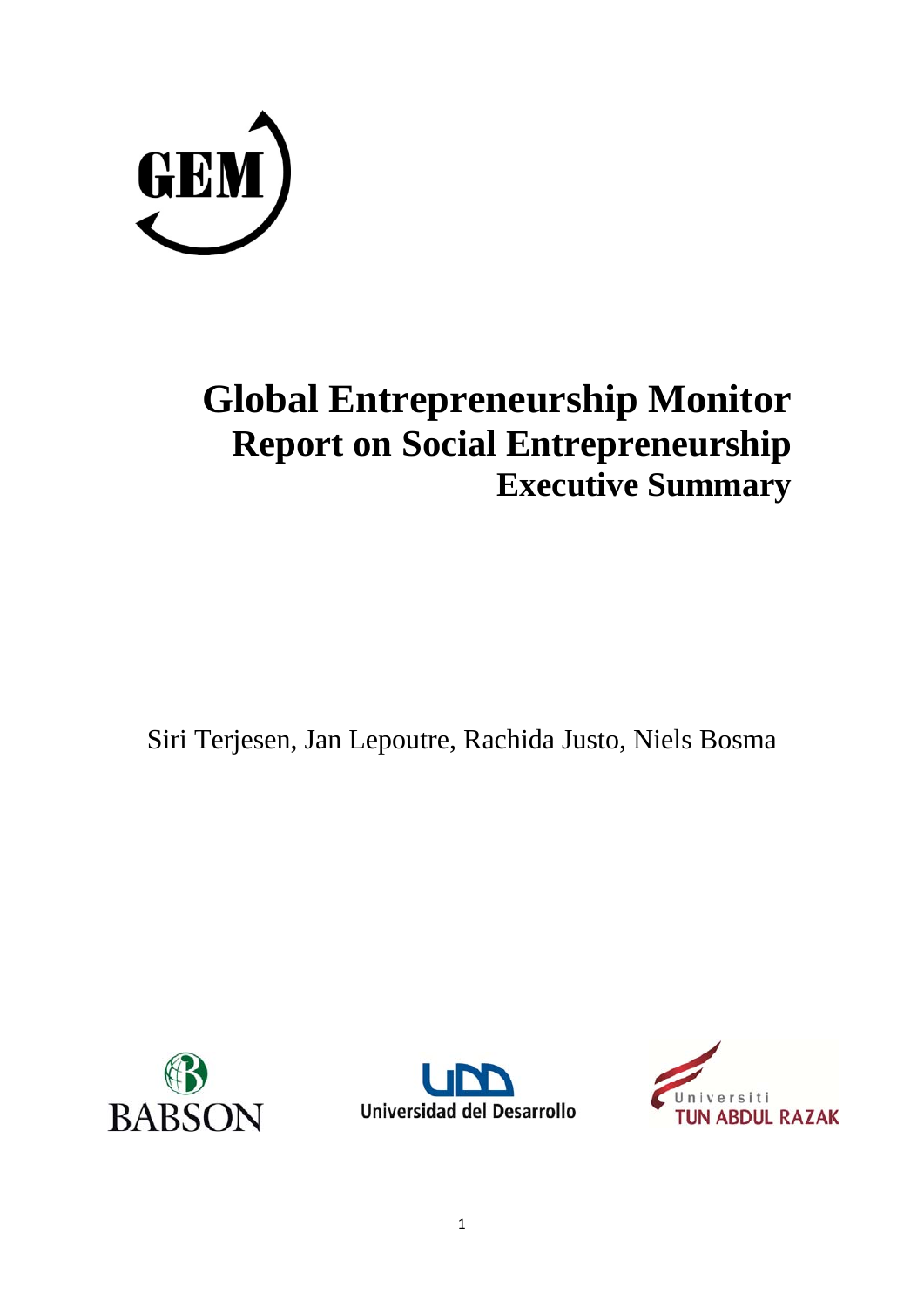

# **Report on Social Entrepreneurship Executive Summary**

# **Founding and Sponsoring Institutions:**

Babson College, Babson Park, MA, United States Lead Sponsoring Institution and Founding Institution

Universidad del Desarrollo, Santiago, Chile Sponsoring Institution

Universiti Tun Abdul Razak, Kuala Lumpur, Malaysia Sponsoring Institution

London Business School, London, United Kingdom Founding Institution

*Although GEM data were used in the preparation of this report, their interpretation and use are the sole responsibility of the authors.*

The authors would also like to express our gratitude to all participating GEM 2009 national teams.

© 2011 by Siri Terjesen, Jan Lepoutre, Rachida Justo, Niels Bosma and the Global Entrepreneurship Research Association (GERA)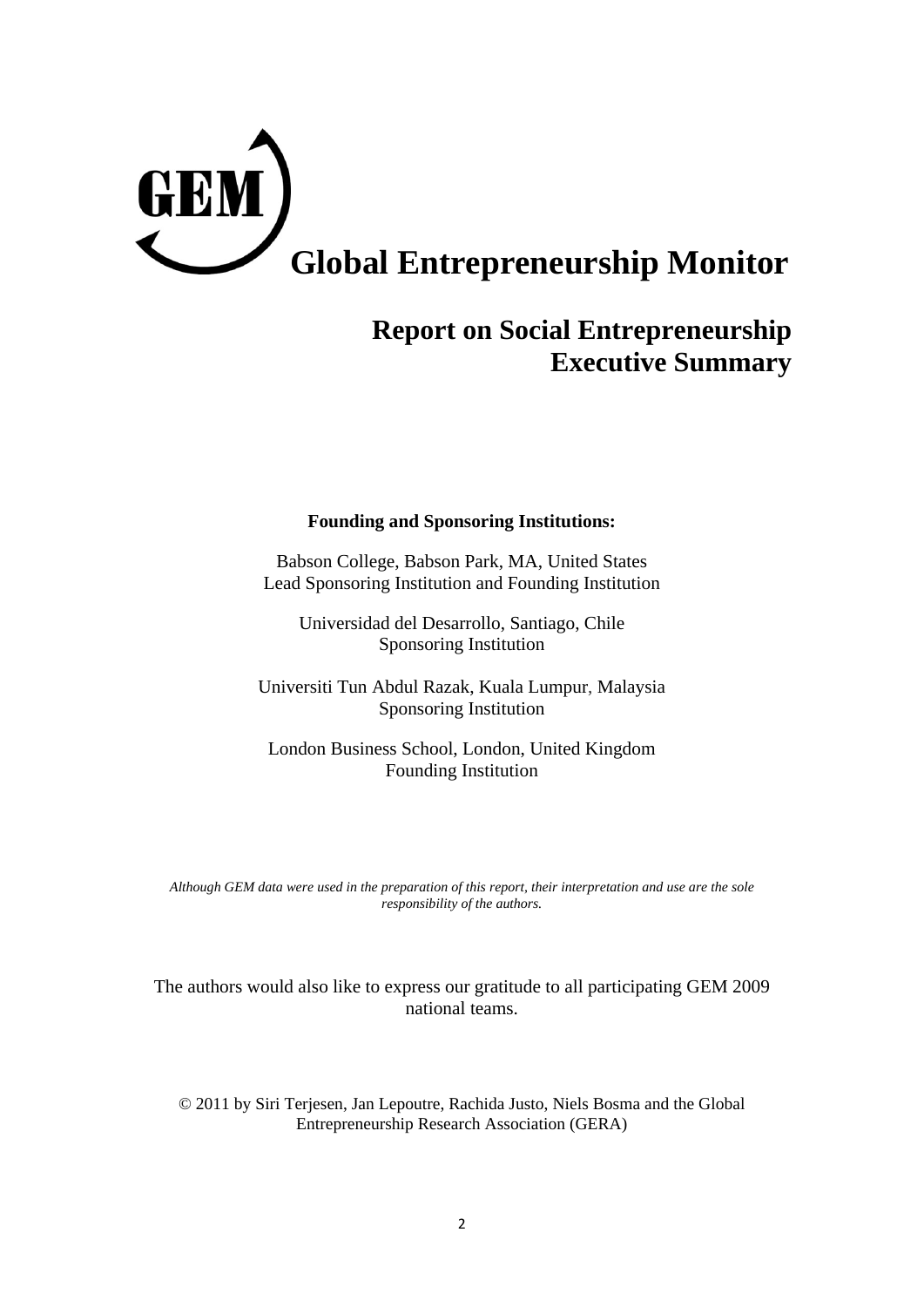## **Global Entrepreneurship Monitor Report on Social Entrepreneurship**

### **Executive Summary**

The Global Entrepreneurship Monitor (GEM)'s Social Entrepreneurship Activity research is based on interviews with 150,000 adults in 49 countries during 2009, and documents the prevalence of social entrepreneurship in a population by means of a standardized survey in each of the countries. We take a broad view of social entrepreneurship and then allow for further classification into various subcategories, based on a number of follow-up questions with individuals in the population screened out as social entrepreneurs. We find that the percentage of the population that is explicit about its involvement in social activities varies considerably around the world - an average of 2.8% of the world's working age adult population, but ranging from .02% in Malaysia to 7.6% in Argentina. These social activities manifest themselves in different ways - from a pure non-profit model to organizations that marry philanthropy with business models. Furthermore, social entrepreneurs themselves vary in their demographics (age, gender, education, current work status) and motivations. Key findings and observations are highlighted below.

**Figure 1 ‐ Basic methodology to identify individuals involved in social entrepreneurship**



While the (GEM) Social Entrepreneurship survey methodology is detailed in Lepoutre et al (2012), the broad philosophy can be described as following a two staged approach. Briefly, the most important screening factor for identifying social entrepreneurs is an explicit or implicit mention of a social mission. Individuals responding yes to the question: "Are you, alone or with others, currently trying to start or currently owning and managing any kind of activity, organization or initiative that has a particularly social, environmental, or community objective?" are screened out as social entrepreneurs in a first screening phase. In a second phase, we use a series of follow-up questions to gauge the extent of innovation and reliance on market-based revenues to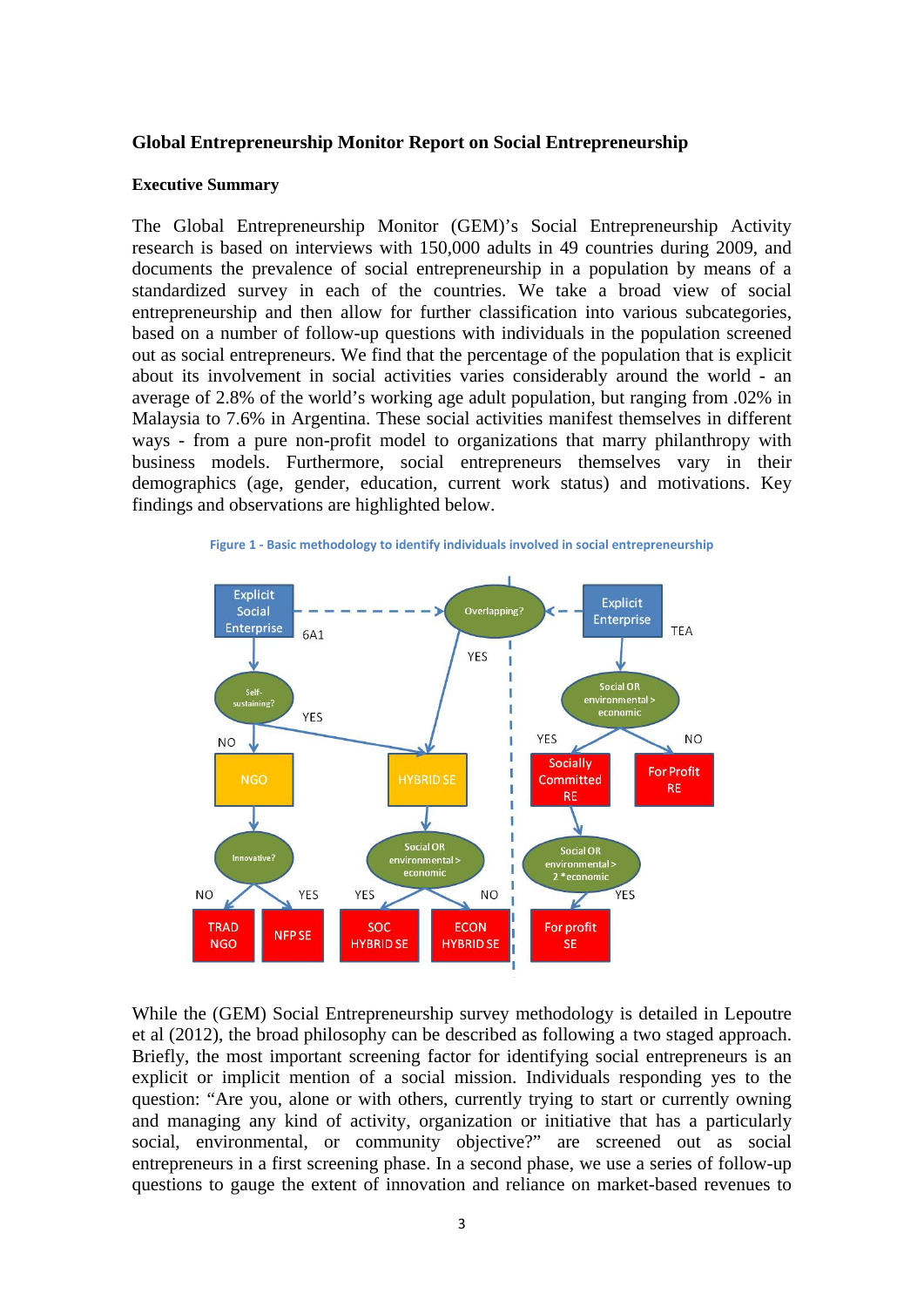screen out NGOs from social entrepreneurs, and ask regular entrepreneurs about the relative importance attached to societal objectives to add highly societally oriented entrepreneurs to the social entrepreneurs that are more explicit about their association with social activities (see figure 1).

Social entrepreneurial activity prevalence rates (measured as "explicit social entreprise") vary tremendously across countries, from 0.2 to 7.6% of the adult population, with an average of 2.8% (see table 1). This variation is not only present across countries grouped by stages of economic development, but also by geographical region. Overall, very few consistent patterns of Social Entrepreneurship prevalence can be discerned at this point. When looking at different types of social entrepreneurs, those involved in NGOs form the lowest proportion of total social entrepreneurship activity (less than 30%) in developing countries in Southeast Asia, Africa, the Caribbean, and Latin America as opposed to more developed economies like the U.S. and European countries where NGOs are more prevalent (see table 2). The relatively high proportion of NGOs in the U.S. concurs with recent studies on social entrepreneurship in that country, which have cited non-profit social enterprise as the most common form of social enterprise despite the rapid growth of commercial forms of this type of organization.

Entrepreneurship ventures may also vary in the extent of focus on social and commercial goals. We examine four categories: (1) Pure social entrepreneurial activity (where the individual launches or runs a social organization that has no commercial activities); (2) Pure commercial entrepreneurial activity (where the individual launches or runs a commercial organization that has no particular social goals); (3) Overlapping social and commercial entrepreneurial activity (where the individual launches or runs one and the same organization that is both commercial and social in nature); and (4) Simultaneous social and commercial entrepreneurial activity (where the individual launches or runs both a social and commercial organization which are different entities). Figure 2 depicts the vastly different prevalence rates- the level of commercial entrepreneurship represents between twice and thirteen times that of social entrepreneurship across regions. This discussion could be taken many ways all of which are 'new' to the dialogue: Overall, regions with higher pure commercial activity (such as the Caribbean, Africa, and Latin America) also exhibit comparatively higher rates of pure social entrepreneurial activity. In other words, the higher the level of a region's pure commercial entrepreneurship, the more significant is the level of overlap between social and commercial entrepreneurship, supporting the notion that entrepreneurial economies tend to offer a more favorable setting for undertaking socially innovative initiatives that depart from the traditional third sector.

We examine, in detail, the characteristics of social entrepreneurs (Figures 1, 2, 3, and 4). There are several interesting findings about the relatively high prevalence of women, the young age of social entrepreneurs, and the diverse educational and work backgrounds:

Males are generally more likely to start a social venture than are females, however the social entrepreneurship gender gap is not as high as with traditional commercial entrepreneurship. The male/female SEA ratio varies tremendously across countries. For example, in Malaysia, Lebanon, Russia, Israel, Iceland, and Argentina, women are more likely to start a social venture than are men. The ratio is about equal in Latvia, the U.S.,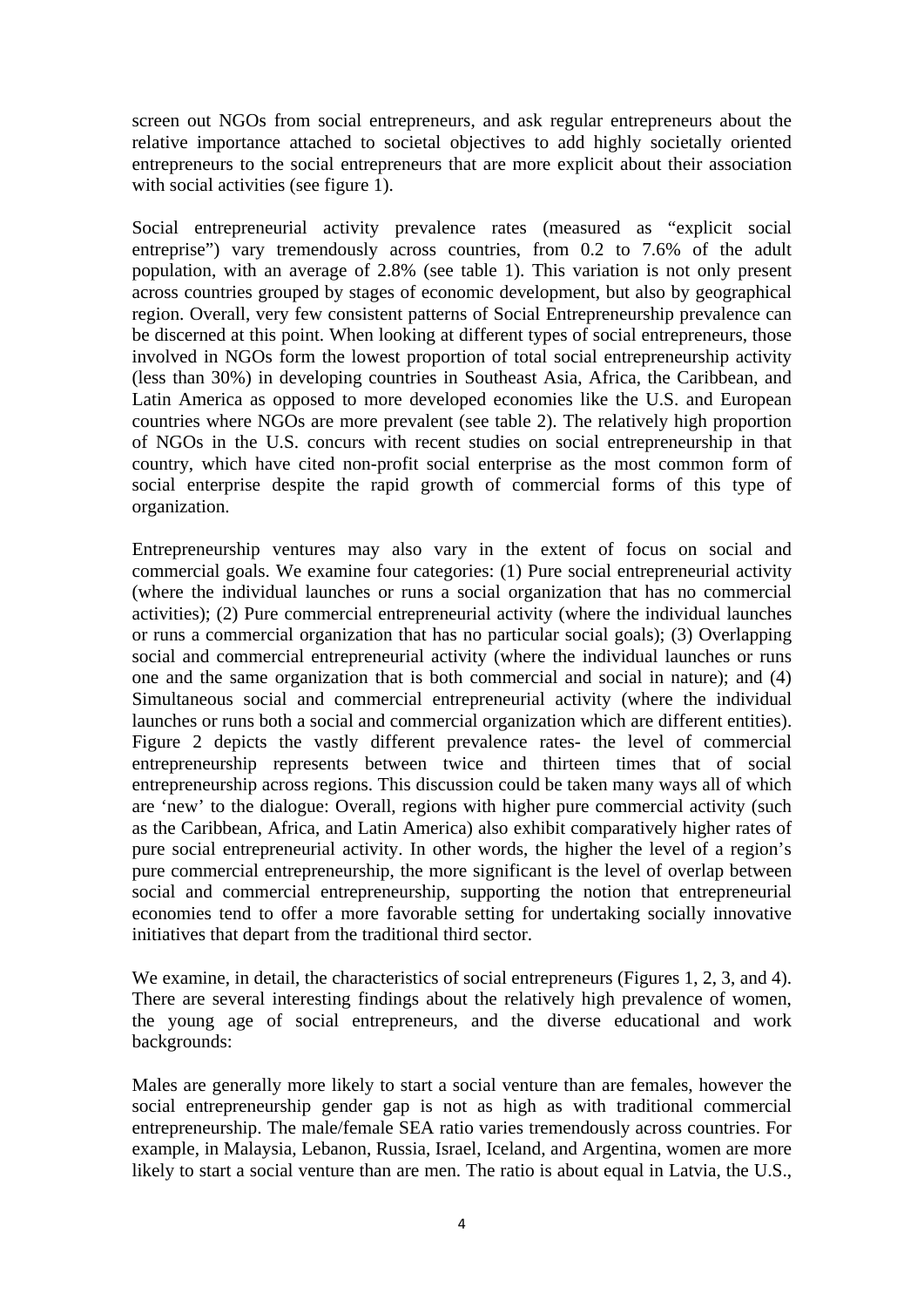Finland, and China. Males outnumber females the most in Saudi Arabia, Morocco, Brazil, Bosnia and Herzegovina, and the West Bank and Gaza Strip. The gender gap is also apparent across regions, with the greatest male/female SEA ratio gaps in MENA and the lowest in the United States.

Around the world, people aged 25-34 and 35-44 have the highest propensity of being involved in SEA- with averages of 2.21% and 2.18%. The next most involved population is 18-24 (1.95%), followed by 45-54 (1.87%). Only 1.33% of adults aged 55-64 are involved in SEA. These results suggest that across countries, individuals who have established themselves but are still quite young are most likely to start a social venture. The closer an individual is to 'retirement age,' the less likely he/she is to start a social venture. The data also suggest differences across economic types and regions. In factor driven economies, young people aged 18-24 are the least likely to be involved in social entrepreneurship; while in innovation economies (especially the U.S. and Switzerland), this youngest group is the most likely to be involved in social entrepreneurship.

In examining social entrepreneurs' education levels, we find the highest prevalence rate among those with some post-secondary education (2.55%), followed by 2.07% for graduates, 1.95% for secondary, and 1.15% for some secondary. It is clear that the propensity to engage in social entrepreneurial activity is related to education levels. Despite the fact that a minority of any country's population have completed postsecondary and graduate education, these individuals are the most likely to be involved in SEA. This is especially true for lower levels of economic development (e.g. factor driven and efficiency driven economies). The differences are also apparent at the regional level, as 3.98% and 3.95% of the Caribbean and Latin American social entrepreneurs have graduate experience. The results suggest that individuals with higher levels of education are more likely to engage in social entrepreneurial activity.

The most common work status of social entrepreneurs across countries is selfemployed, followed by part-time only, full or part time, student, and not working/other. Part-time only and student are more common in efficiency and innovation driven economies compared to factor driven economies. Here we can relate this result to the fact that in developing countries, simultaneous social and commercial entrepreneurship is, on average, higher. This is coherent with the fact, that it is a full-time job, as opposed to more wealthy countries where it is a side activity. Homemaker is more commonly found in efficiency driven economies compared to factor and innovation driven economies.

# **About the research**

Since 1999, the research consortium that carries out the Global Entrepreneurship Monitor (GEM) on an annual basis has contributed to the knowledge of national differences in entrepreneurial attitudes, activity, aspirations, and the characteristics of the environmental conditions that may either help flourish or deter entrepreneurship. By exploiting the wealth of information this has brought regarding over 80 economies worldwide, the GEM research program helps governments, businesses, and educators around the world to design policies and programs aimed at stimulating (specific types of) entrepreneurship. GEM aims to be the leading source of information and analysis about entrepreneurship across the globe. The ambition is to cover a greater proportion of OECD and non-OECD nations in the interests of gaining a detailed picture of the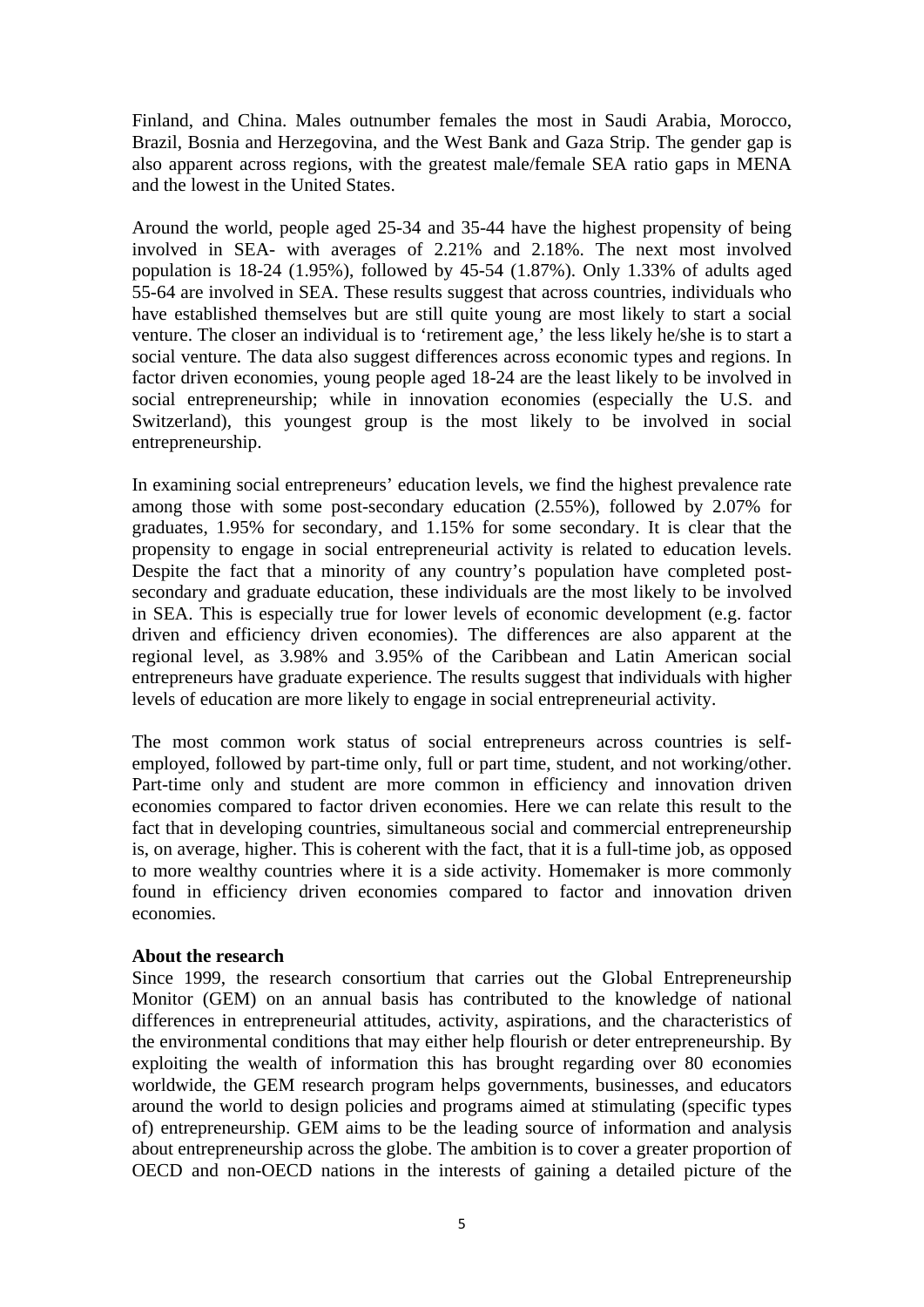world's entrepreneurs and their role in economic development. The study employs an original methodology that has been continually refined over ten years. Data collection follows strict quality control procedures. This strong methodology, among other distinct features, contributes to the project's uniqueness and value for those seeking to benchmark and make comparisons about entrepreneurship among nations. Each economy participating in the GEM project has an academic team which selects a local survey vendor to conduct the Adult Population Survey and then monitors the process for quality control. The GEM central coordination team and its specialized staff ensure that each team follows strict GEM research standards. This ensures data quality and allows for the harmonization of data across all participating countries.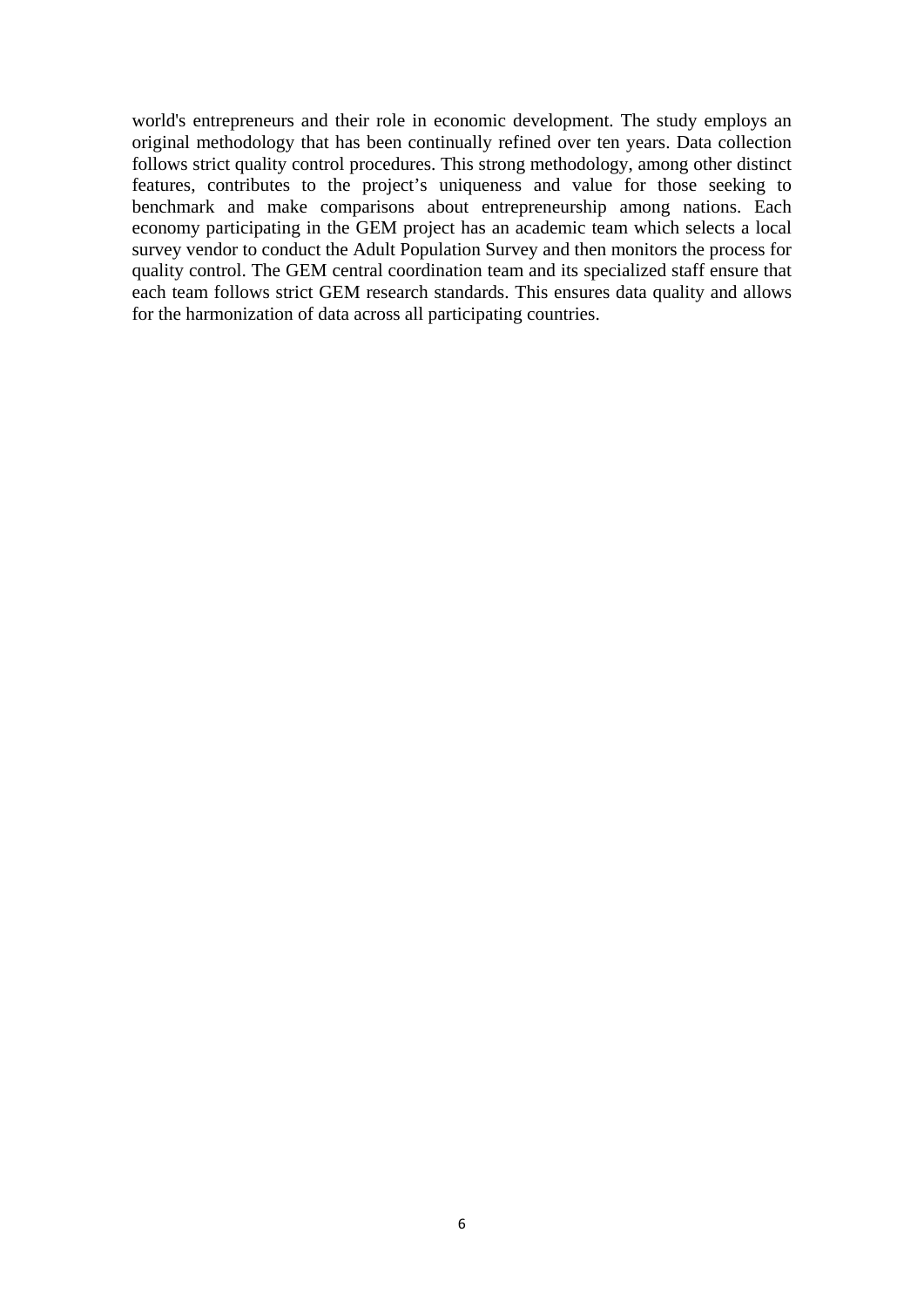#### Table 1 - Social Entrepreneurship prevalence rates as percentage of the working population in 2009, by region and enterprise maturity<sup>1</sup>

|                                               |                                | <b>Nascent Social</b><br>Entrepreneurship | <b>New Social</b><br>Entrepreneurship | <b>Early-stage Social</b><br>Entrepreneurship | <b>Established</b><br>Social<br>Entrepreneurship | <b>Total Social</b><br>Entrepreneurship |
|-----------------------------------------------|--------------------------------|-------------------------------------------|---------------------------------------|-----------------------------------------------|--------------------------------------------------|-----------------------------------------|
| U,S,                                          | <b>United States</b>           | 2,9                                       | 1,7                                   | 4,2                                           | 0,8                                              | 5,0                                     |
| Caribbean                                     | Dominican Republic             | 0,8                                       | 1,8                                   | 2,6                                           | 1,0                                              | 3,6                                     |
|                                               | Jamaica                        | 1,2                                       | 2,4                                   | 3,5                                           | 3,3                                              | 6,8                                     |
|                                               | average                        | 1,0                                       | 2,1                                   | 3,1                                           | 2,1                                              | 5,2                                     |
|                                               | <b>Brazil</b>                  | 0,2                                       | 0,2                                   | 0,4                                           | 0,0                                              | 0,4                                     |
| Latin<br>America                              | Guatemala                      | 0,2                                       | 0,3                                   | 0,4                                           | 0,1                                              | 0,5                                     |
|                                               | Ecuador                        | 0,4                                       | 0,1                                   | 0,5                                           | 0,2                                              | 0,7                                     |
|                                               | Panama                         | 0,9                                       | 0,4                                   | 1,3                                           | 0,4                                              | 1,7                                     |
|                                               | Uruguay                        | 1,9                                       | 0,8                                   | 2,6                                           | 0,6                                              | 3,2                                     |
|                                               | Chile                          | 1,8                                       | 0,9                                   | 2,6                                           | 0,4                                              | 3,0                                     |
|                                               | Colombia                       | 2,6                                       | 1,3                                   | 3,8                                           | 1,2                                              | 5,0                                     |
|                                               | Peru                           | 3,5                                       | 0,5                                   | 3,9                                           | 0,1                                              | 4,1                                     |
|                                               | Venezuela                      | 3,8                                       | 0,3                                   | 4,1                                           | 0,3                                              | 4,4                                     |
|                                               | Argentina                      | 2,2                                       | 2,3                                   | 4,3                                           | 3,3                                              | 7,6                                     |
|                                               | average                        | 1,7                                       | 0,7                                   | 2,4                                           | 0,7                                              | 3,1                                     |
|                                               | South Africa                   | 1,3                                       | 0,7                                   | 2,0                                           | 0,3                                              | 2,3                                     |
| Africa                                        | Uganda                         | 1,0                                       | 1,9                                   | 2,7                                           | 1,4                                              | 4,1                                     |
|                                               | average                        | 1,2                                       | 1,3                                   | 2,4                                           | 0,9                                              | 3,2                                     |
|                                               | Spain                          | 0,4                                       | 0,2                                   | 0,6                                           | 0,4                                              | 0,9                                     |
|                                               | Germany                        | 0,5                                       | 0,3                                   | 0,7                                           | 0,9                                              | 1,6                                     |
|                                               | Netherlands                    | 0,6                                       | 0,5                                   | 1,0                                           | 0,5                                              | 1,5                                     |
|                                               | Italy                          | 0,9                                       | 0,4                                   | 1,2                                           | 1,3                                              | 2,5                                     |
|                                               | Norway                         | 0,6                                       | 1,0                                   | 1,6                                           | 0,6                                              | 2,2                                     |
|                                               | Belgium                        | 1,0                                       | 0,8                                   | 1,8                                           | 1,2                                              | 3,0                                     |
| Western                                       | Greece                         | 1,3                                       | 0,7                                   | 2,0                                           | 0,9                                              | 2,9                                     |
| Europe                                        | United Kingdom                 | 0,8                                       | 1,5                                   | 2,2                                           | 2,1                                              | 4,2                                     |
|                                               | France                         | 1,6                                       | 0,9                                   | 2,3                                           | 0,3                                              | 2,6                                     |
|                                               | Finland                        | 1,2                                       | 1,6                                   | 2,7                                           | 2,4                                              | 5,1                                     |
|                                               | Switzerland                    | 2,4                                       | 0,5                                   | 2,8                                           | 1,5                                              | 4,3                                     |
|                                               | Iceland                        | 2,3                                       | 2,1                                   | 4,2                                           | 1,9                                              | 6,1                                     |
|                                               | average                        | 1,1                                       | 0,9                                   | 1,9                                           | 1,2                                              | 3,1                                     |
|                                               | Bosnia &<br>Herzegovina        | 0,6                                       | 0,2                                   | 0,8                                           | 0,1                                              | 0,9                                     |
|                                               | Russia                         | 0,4                                       | 0,5                                   | 0,9                                           | 0,4                                              | 1,2                                     |
|                                               | Serbia                         | 0,4                                       | 0,7                                   | 1,1                                           | 0,6                                              | 1,8                                     |
| Eastern<br>Europe                             | Romania                        | 1,4                                       | 0,3                                   | 1,7                                           | 0,8                                              | 2,6                                     |
|                                               | Latvia                         | 1,5                                       | 0,6                                   | 2,0                                           | 0,8                                              | 2,8                                     |
|                                               | Slovenia                       | 1,3                                       | 0,9                                   | 2,2                                           | 1,4                                              | 3,6                                     |
|                                               | Croatia                        | 1,3                                       | 1,6                                   | 2,9                                           | 1,6                                              | 4,4                                     |
|                                               | Hungary                        | 2,2                                       | 1,3                                   | 3,3                                           | 0,6                                              | 3,9                                     |
|                                               | average                        | 1,1                                       | 0,8                                   | 1,9                                           | 0,8                                              | 2,7                                     |
| Middle-<br><b>East and</b><br>North<br>Africa | Saudi Arabia                   | 0,1                                       | 0,2                                   | 0,2                                           | 0,0                                              | 0,2                                     |
|                                               | West Bank & Gaza<br>Strip      | 0,2                                       | 0,2                                   | 0,4                                           | 0,1                                              | 0,5                                     |
|                                               | Morocco                        | 0,3                                       | 0,3                                   | 0,4                                           | 0,4                                              | 0,8                                     |
|                                               | Jordan                         | 0,4                                       | 0,4                                   | 0,7                                           | 0,2                                              | 0,9                                     |
|                                               | Syria                          | 0,7                                       | 0,3                                   | 0,9                                           | 0,0                                              | 1,0                                     |
|                                               | Lebanon                        | 0,5                                       | 0,5                                   | 1,0                                           | 0,6                                              | 1,5                                     |
|                                               | Iran                           | 1,1                                       | 0,3                                   | 1,4                                           | 0,6                                              | 2,0                                     |
|                                               | Algeria                        | 1,2                                       | 0,5                                   | 1,8                                           | 0,1                                              | 1,9                                     |
|                                               | Israel                         | 1,0                                       | 1,4                                   | 2,2                                           | 1,8                                              | 4,0                                     |
|                                               | <b>United Arab</b><br>Emirates | 2,5                                       | 2,7                                   | 4,9                                           | 1,4                                              | 6,3                                     |
|                                               | average                        | 0,8                                       | 0,7                                   | 1,4                                           | 0,5                                              | 1,9                                     |
| South-<br><b>East Asia</b>                    | Malaysia                       | 0,2                                       | 0,0                                   | 0,2                                           | 0,0                                              | 0,2                                     |
|                                               | Hong Kong                      | 0,2                                       | 0,4                                   | 0,5                                           | 0,5                                              | 1,0                                     |
|                                               | Korea                          | 0,4                                       | 0,4                                   | 0,8                                           | 0,6                                              | 1,4                                     |
|                                               | China                          | 1,5                                       | 1,4                                   | 2,9                                           | 1,1                                              | 4,0                                     |
|                                               | average                        | 0,6                                       | 0,5                                   | 1,1                                           | 0,5                                              | 1,6                                     |

<sup>1</sup>Note: The sample size of each country determines the precision of each of these estimates. For example, France's rate of 2.6 should be interpreted with some care. In this case we can state that with 95% certainty, the actual value ranges between 1.8 and 3.4. The value of 0.9 of Spain is more precise because the sample size is larger. Here the estimate of 0.9 corresponds to an actual value ranging between 0.8 and 1.0, also with 95% confidence.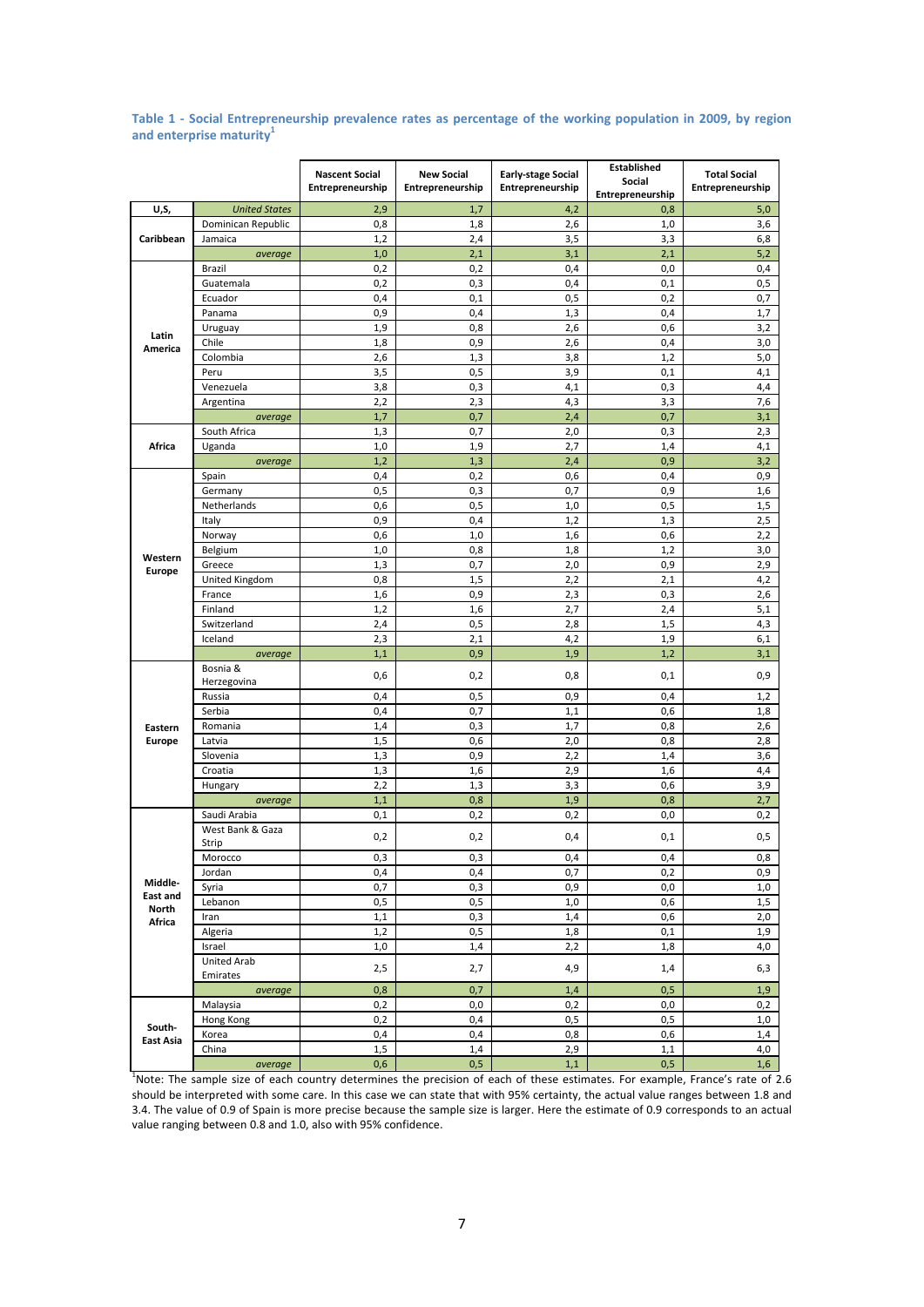|                                        | Country                | Traditional<br><b>NGO</b> | Not-for-<br>Profit SE | Economically<br>oriented | Socially<br>oriented    | For profit<br><b>SE</b> | Strictly*<br>defined SE | Broadly**<br>defined SE |
|----------------------------------------|------------------------|---------------------------|-----------------------|--------------------------|-------------------------|-------------------------|-------------------------|-------------------------|
|                                        | Belgium                | 0,5                       | 1,1                   | <b>Hybrid SE</b><br>1,1  | <b>Hybrid SE</b><br>1,0 | 0,5                     | 3,1                     | 4,1                     |
| Western<br><b>Europe</b>               | Finland                | 0,5                       | 1,8                   | 1,5                      | 2,7                     | 0,9                     | 6,1                     | 7,5                     |
|                                        | France                 | 0,1                       | 0,6                   | 1,0                      | 1,1                     | 0,2                     | 2,7                     | 3,1                     |
|                                        | Germany                | 0,3                       | 0,3                   | 0,7                      | 0,4                     | 0,5                     | 1,4                     | 2,1                     |
|                                        | Greece                 | 0,3                       | 2,0                   | 0,6                      | 0,5                     | 1,3                     | 3,2                     | 4,8                     |
|                                        | Iceland                | 0,4                       | 2,6                   | 1,2                      | 3,6                     | 1,9                     | 7,4                     | 9,6                     |
|                                        | Italy                  | 0,3                       | 0,6                   | 1,3                      | 0,5                     | 0,7                     | 2,3                     | 3,3                     |
|                                        | Netherlands            | 0,2                       | 0,7                   | 0,2                      | 0,8                     | 1,3                     | 1,7                     | 3,3                     |
|                                        | Norway                 | 0,1                       | 0,8                   | 0,9                      | 0,7                     | 2,0                     | 2,4                     | 4,5                     |
|                                        | Spain                  | 0,1                       | 0,3                   | 0,4                      | 0,2                     | 0,5                     | 0,9                     | 1,5                     |
|                                        | Switzerland            | 0,1                       | 0,7                   | 2,3                      | 1,4                     | 1,1                     | 4,4                     | 5,6                     |
|                                        | UK                     | 0,4                       | 1,8                   | 1,0                      | 1,4                     | 1,2                     | 4,2                     | 5,8                     |
|                                        | average                | 0,3                       | 1,1                   | 1,0                      | 1,2                     | 1,0                     | 3,3                     | 4,6                     |
|                                        | Bosnia & Herzegovina   | 0,0                       | 0,5                   | 0,4                      | 0,2                     | 0,8                     | 1,1                     | 1,9                     |
|                                        | Croatia                | 0,4                       | 2,1                   | 2,5                      | 1,3                     | 0,7                     | 5,9                     | 7,0                     |
|                                        | Hungary                | 0,1                       | 0,5                   | 2,2                      | 0,8                     | 0,3                     | 3,5                     | 3,9                     |
|                                        | Latvia                 | 0,6                       | 0,9                   | 0,7                      | 0,7                     | 1,5                     | 2,3                     | 4,4                     |
| Eastern                                | Romania                | 0,3                       | 0,2                   | 1,3                      | 0,4                     | 0,3                     | 1,9                     | 2,5                     |
| <b>Europe</b>                          | Russia                 | 0,2                       | 0,2                   | 0,8                      | 0,1                     | 0,1                     | 1,0                     | 1,2                     |
|                                        | Serbia                 | 0,5                       | 1,5                   | 0,1                      | 0,3                     | 0,5                     | 1,9                     | 2,9                     |
|                                        | Slovenia               | 0,5                       | 1,3                   | 0,9                      | 1,5                     | 1,3                     | 3,7                     | 5,4                     |
|                                        | average                | 0,3                       | 0,9                   | 1,1                      | 0,7                     | 0,7                     | 2,7                     | 3,6                     |
|                                        | Argentina              | 1,2                       | 4,0                   | 1,8                      | 1,7                     | 1,1                     | 7,5                     | 9,7                     |
|                                        | Brazil                 | 0,1                       | 0,3                   | 0,0                      | 0,0                     |                         | 0,3                     |                         |
|                                        | Chile                  | 0,0                       | 1,1                   | 1,5                      | 1,0                     | 0,3<br>0,9              | 3,5                     | 0,7<br>4,5              |
| Latin                                  |                        |                           |                       |                          |                         |                         |                         |                         |
|                                        | Colombia<br>Ecuador    | 0,0<br>0,0                | 0,5                   | 4,1                      | 1,1<br>0,0              | 1,1                     | 5,7<br>0,7              | 6,8                     |
|                                        |                        |                           | 0,2<br>0,1            | 0,5                      |                         | 0,1<br>0,3              | 0,5                     | 0,8<br>0,7              |
| America                                | Guatemala              | 0,0                       |                       | 0,3                      | 0,1                     |                         |                         |                         |
|                                        | Panama                 | 0,1                       | 0,0                   | 1,4                      | 0,3                     | 0,3                     | 1,6                     | 2,0                     |
|                                        | Peru                   | 0,1                       | 0,3                   | 3,3                      | 0,5                     | 0,2                     | 4,1                     | 4,4                     |
|                                        | Uruguay                | 0,3                       | 1,2                   | 1,5                      | 0,7                     | 0,5                     | 3,5                     | 4,2                     |
|                                        | Venezuela              | 0,3                       | 0,6                   | 2,2                      | 1,0                     | 0,3                     | 3,8                     | 4,4                     |
| South-East<br>Asia                     | average                | 0,2                       | 0,8                   | 1,6                      | 0,6                     | 0,5                     | 3,1                     | 3,8                     |
|                                        | China                  | 0,6                       | 0,8                   | 2,9                      | 0,6                     | 1,8                     | 4,3                     | 6,7                     |
|                                        | Hong Kong              | 0,1                       | 0,3                   | 0,6                      | 0,3                     | 0,7                     | 1,2                     | 1,9                     |
|                                        | Korea                  | 0,0                       | 0,3                   | 0,7                      | 0,4                     | 1,1                     | 1,4                     | 2,4                     |
|                                        | Malaysia               | 0,1                       | 0,1                   | 0,0                      | 0,2                     | 0,0                     | 0,3                     | 0,5                     |
|                                        | average                | 0,2                       | 0,4                   | 1,0                      | 0,4                     | 0,9                     | 1,8                     | 2,9                     |
| Middle-<br>East and<br>North<br>Africa | Algeria                | 0,1                       | 0,6                   | 0,8                      | 0,8                     | 1,4                     | 2,2                     | 3,7                     |
|                                        | Iran                   | 0,1                       | 0,5                   | 1,3                      | 0,2                     | 0,6                     | 1,9                     | 2,6                     |
|                                        | Israel                 | 0,3                       | 1,7                   | 0,9                      | 0,9                     | 0,1                     | 3,4                     | 3,8                     |
|                                        | Jordan                 | 0,3                       | 0,5                   | 0,2                      | 0,3                     | 1,1                     | 1,0                     | 2,5                     |
|                                        | Lebanon                | 0,1                       | 1,2                   | 0,2                      | 0,7                     | 0,8                     | 2,1                     | 3,0                     |
|                                        | Morocco                | 0,2                       | 0,3                   | 0,1                      | 0,4                     | 2,0                     | 0,9                     | 3,0                     |
|                                        | Saudi Arabia           | 0,1                       | 0,1                   | 0,0                      | 0,1                     | 0,2                     | 0,2                     | 0,5                     |
|                                        | Syria                  | 0,1                       | 0,5                   | 0,2                      | 0,2                     | 1,0                     | 0,9                     | 2,0                     |
|                                        | U, Arab Emirates       | 0,2                       | 1,9                   | 3,8                      | 1,3                     | 0,7                     | 7,1                     | 8,1                     |
|                                        | West Bank & Gaza Strip | 0,0                       | 0,4                   | 0,1                      | 0,2                     | 0,0                     | 0,6                     | 0,6                     |
| Caribbean                              | average                | 0,1                       | 0,8                   | 0,8                      | 0,5                     | 0,8                     | 2,0                     | 3,0                     |
|                                        | Dom, Republic          | 0,2                       | 1,6                   | 1,2                      | 0,8                     | 0,7                     | 3,6                     | 4,5                     |
|                                        | Jamaica                | 0,1                       | 1,1                   | 4,4                      | 1,4                     | 2,5                     | 6,9                     | 9,6                     |
|                                        | average                | 0,2                       | 1,4                   | 2,8                      | 1,1                     | 1,6                     | 5,2                     | 7,0                     |
| Africa                                 | South Africa           | 0,0                       | 0,5                   | 0,7                      | 0,7                     | 0,5                     | 2,0                     | 2,5                     |
|                                        | Uganda                 | 0,6                       | 0,9                   | 0,6                      | 2,0                     | 1,9                     | 3,5                     | 5,9                     |
|                                        | average                | 0,3                       | 0,7                   | 0,7                      | 1,4                     | 1,2                     | 2,7                     | 4,2                     |
| <b>USA</b>                             | <b>United States</b>   | 0,5                       | 2,3                   | 1,4                      | 1,4                     | 1,3                     | 5,1                     | 6,9                     |

#### **Table 2 ‐ Social Entrepreneurship prevalence rates as percentage of the population, by region and type<sup>2</sup>**

<sup>2</sup>Note: The sample size of each country determines the precision of each of these estimates. For example, France's "strict" rate of 2.7 should be interpreted with some care. In this case we can state that with 95% certainty, the actual value ranges between 1.8 and 3.4. The value of 0.9 of Spain is more precise because the sample size is larger. Here the estimate of 0.9 corresponds to an actual value ranging between 0.8 and 1.0, also with 95% confidence.

\*\* "Broadly defined" meaning: including all 5 categories of the spectrum

<sup>\*</sup> "Strictly defined" meaning: including only "not for profit SE, socially oriented hybrid SE and economically oriented hybrid SE" parts of the spectrum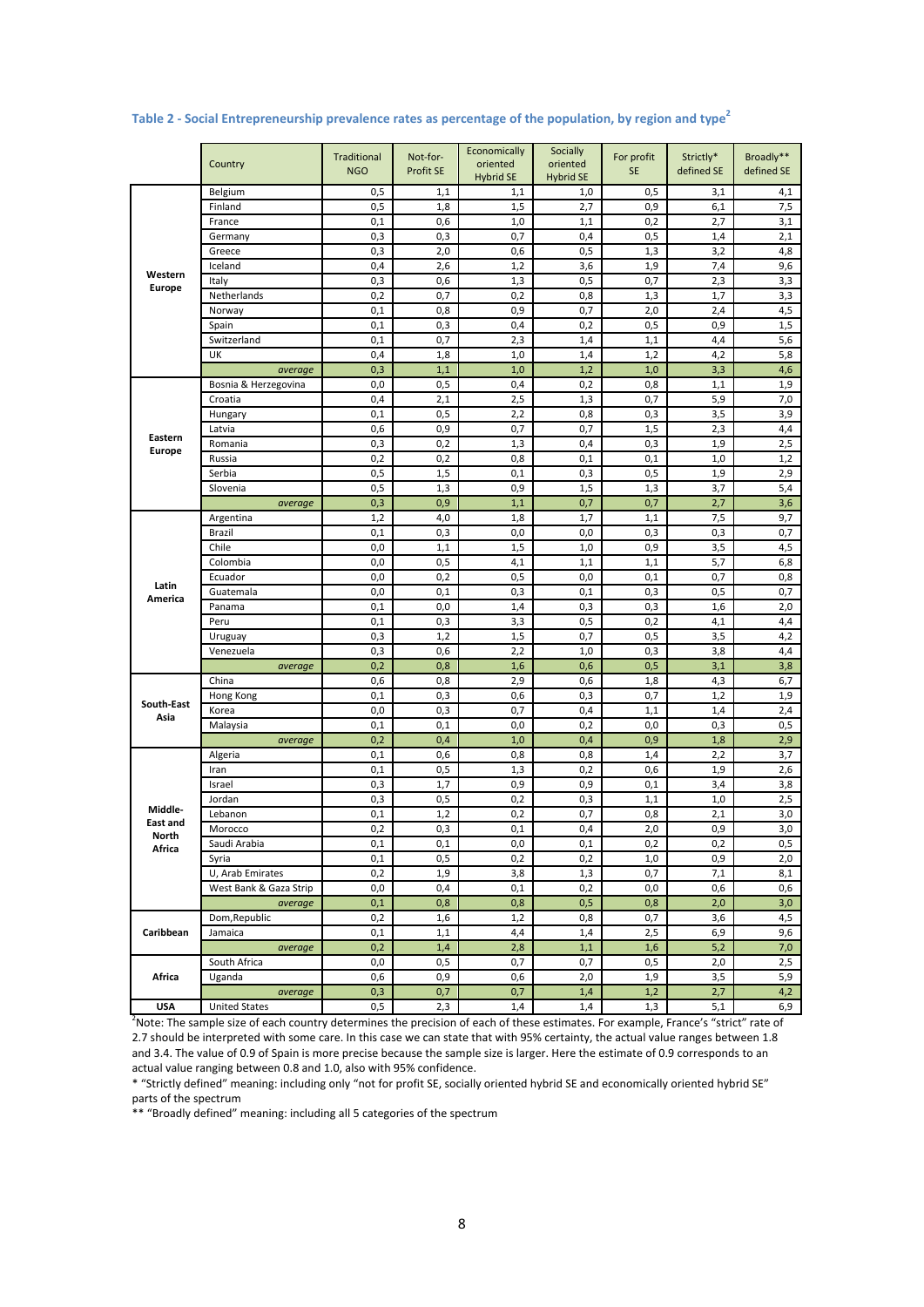

**Figure 1: Early stage social entrepreneurship activity by region: Males and Females** 

**Figure 2: Early stage social entrepreneurship activity by region: Age** 

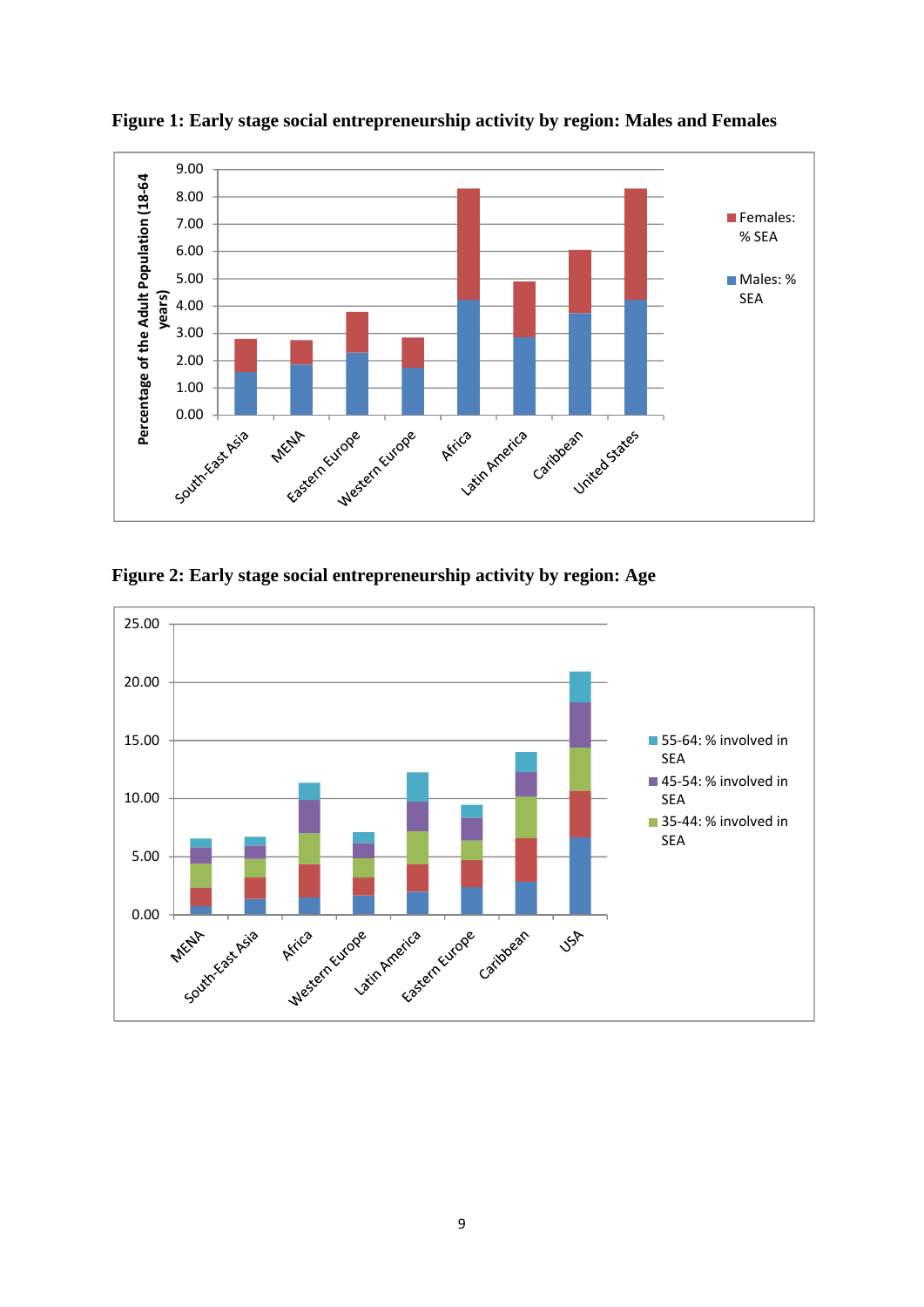

**Figure 3: Early stage social entrepreneurship activity by region: Education** 

**Figure 4: Early stage social entrepreneurship activity by region: Work status** 

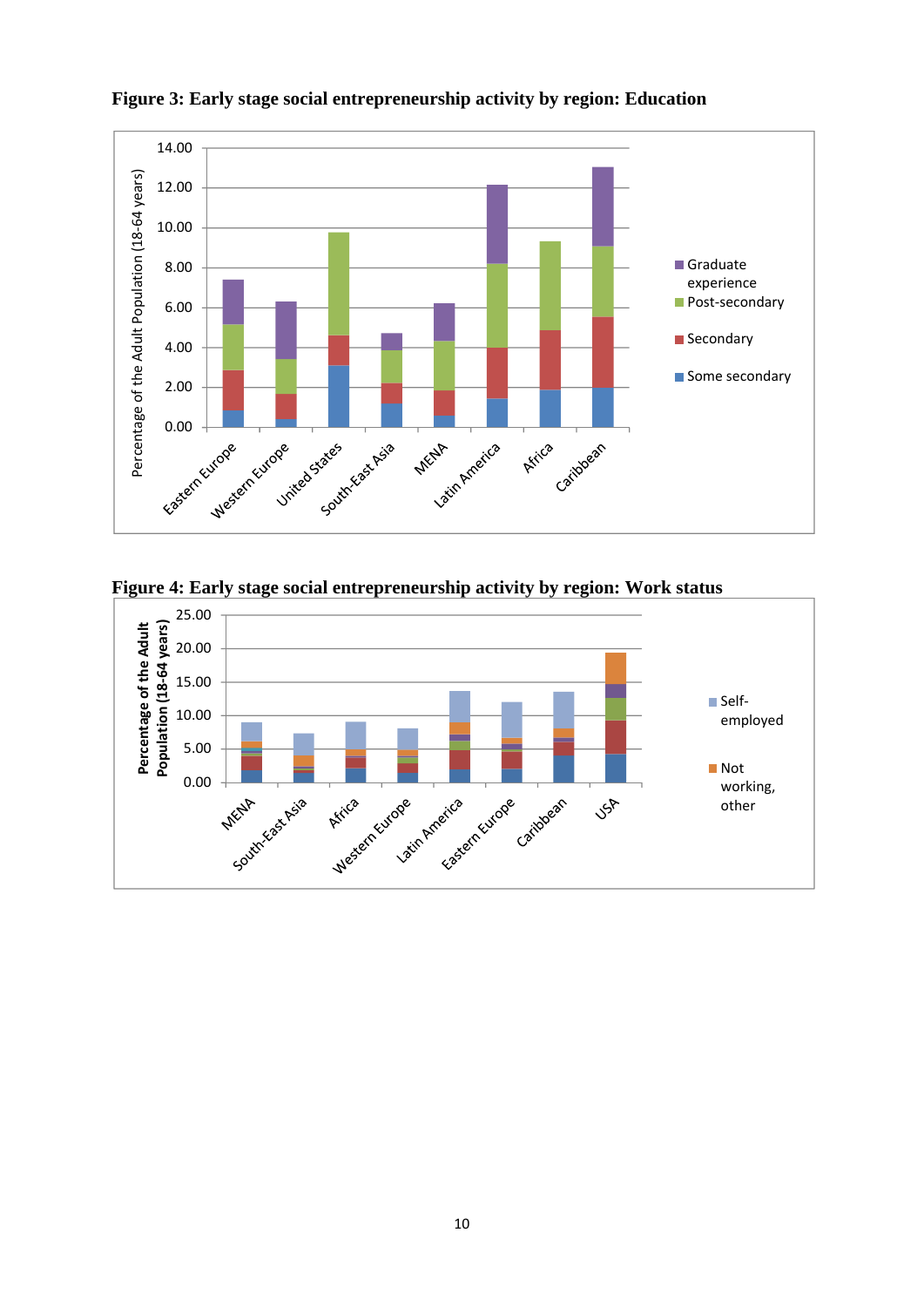

## **GERA and GEM**

The Global Entrepreneurship Research Association (GERA) is, for formal constitutional and regulatory purposes, the umbrella organization that hosts the GEM project. GERA is an

association formed of Babson College, London Business School, and representatives of the Association of GEM national teams.

The GEM program is a major initiative aimed at describing and analyzing entrepreneurial processes within a wide range of countries. The program has three main objectives:

- To measure differences in the level of entrepreneurial activity between countries
- To uncover factors leading to appropriate levels of entrepreneurship
- To suggest policies that may enhance the national level of entrepreneurial activity.

New developments, and all global, national and special topic reports, can be found at **www.gemconsortium.org**.



**BABSON COLLEGE**

Babson College in Wellesley, Massachusetts, USA, is recognized internationally as a leader in entrepreneurial management education. Babson College is the Leading Sponsoring Institution and a Founding Institutions. Babson grants BS degrees through its innovative undergraduate program, and grants MBA and custom MS and MBA degrees through the F.W. Olin Graduate School of Business at Babson College. Babson Executive Education offers executive development programs to experienced managers worldwide. For information, visit **www.babson.edu**



#### **UNIVERSIDAD DEL DESARROLLO**

Universidad Del Desarrollo, UDD, Educational project was driven by outstanding leaders of the Chilean public and business scene and is today one of the top three prestigious private universities in Chile. Success came quickly, after just twenty years, its rapid growth has become an expression of the University's main facet: Entrepreneurship. UDD MBA is rated one of the best in Latin America and also one of the best in Entrepreneurship education, according to AméricaEconomîa magazine, and achievement that once again represents the "entrepreneurial" seal that is embedded in the spirit of the University. For more information visit **www.udd.cl** 



**UNIVERSITY TUN ABDUL RAZAK** 

Universiti Tun Abdul Razak (UNIRAZAK) was established in 1997, as one of the first private universities in Malaysia. Named after Malaysia's second Prime Minister, the late YAB Tun Abdul Razak, its vision is to become the leading institution in providing quality education and human capital in niche areas or body of knowledge among emerging economies. UNIRAZAK also enhances its cooperation and collaborative networks through strategic alliances with top-ranking international universities, renowned in their respective fields. This in turn supports its mission to become the Centre of Excellence in fostering Managerial Leadership and Entrepreneurship. For more information, visit **www.unirazak.edu.my**